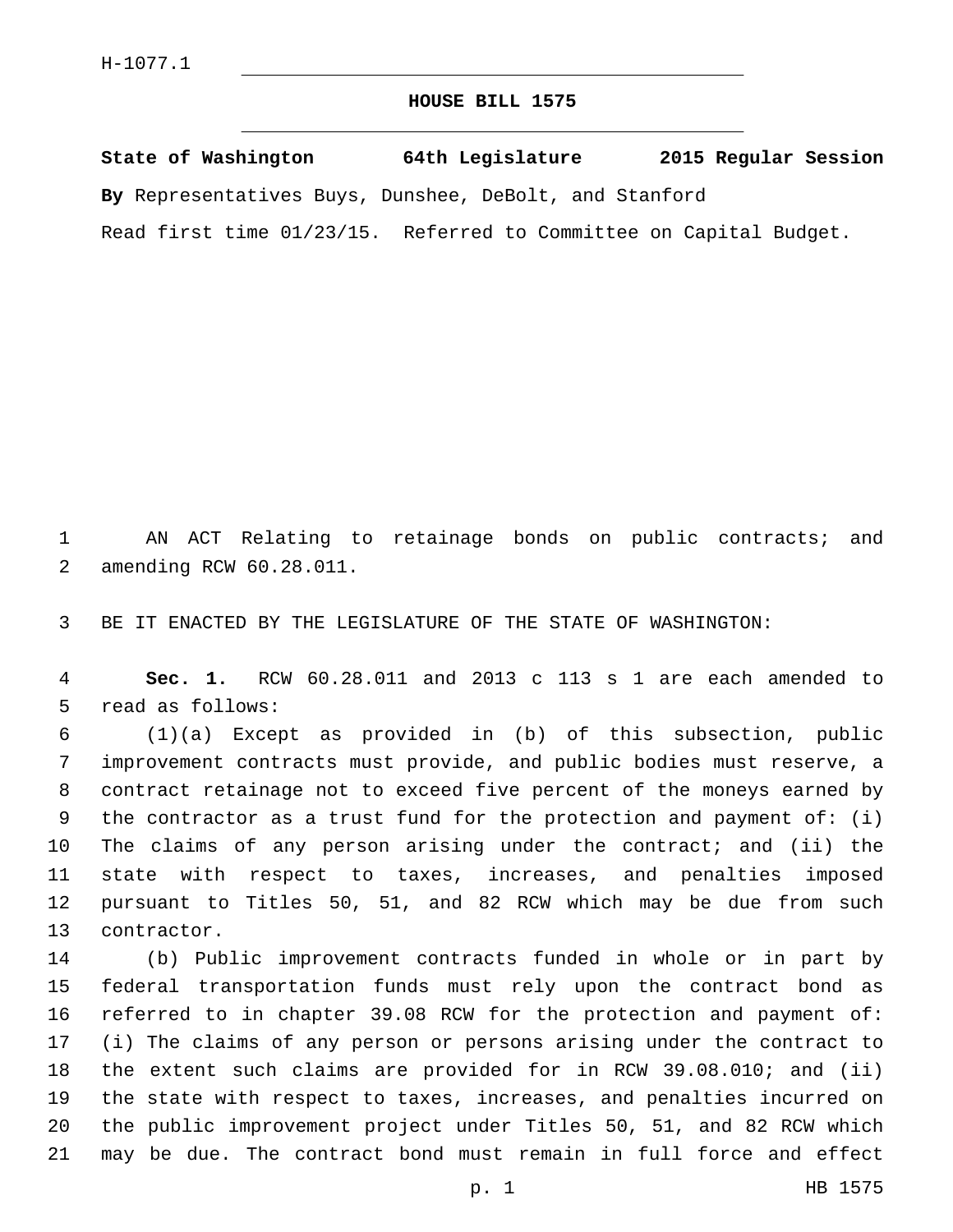until, at a minimum, all claims filed in compliance with chapter 2 39.08 RCW are resolved.

 (2) Every person performing labor or furnishing supplies toward the completion of a public improvement contract has a lien upon moneys reserved by a public body under the provisions of a public improvement contract. However, the notice of the lien of the claimant must be given within forty-five days of completion of the contract work, and in the manner provided in RCW 39.08.030.8

 (3) The contractor at any time may request the contract retainage be reduced to one hundred percent of the value of the work remaining 11 on the project.

 (a) After completion of all contract work other than landscaping, the contractor may request that the public body release and pay in full the amounts retained during the performance of the contract, and sixty days thereafter the public body must release and pay in full the amounts retained (other than continuing retention of five percent of the moneys earned for landscaping) subject to the provisions of 18 chapters 39.12 and 60.28 RCW.

 (b) Sixty days after completion of all contract work the public body must release and pay in full the amounts retained during the performance of the contract subject to the provisions of chapters 22 39.12 and 60.28 RCW.

 (4) The moneys reserved by a public body under the provisions of a public improvement contract, at the option of the contractor, must 25 be:

 $(26)$  (a) Retained in a fund by the public body;

 (b) Deposited by the public body in an interest bearing account in a bank, mutual savings bank, or savings and loan association. Interest on moneys reserved by a public body under the provision of a public improvement contract must be paid to the contractor;

 (c) Placed in escrow with a bank or trust company by the public body. When the moneys reserved are placed in escrow, the public body must issue a check representing the sum of the moneys reserved payable to the bank or trust company and the contractor jointly. This check must be converted into bonds and securities chosen by the contractor and approved by the public body and the bonds and securities must be held in escrow. Interest on the bonds and securities must be paid to the contractor as the interest accrues.

 (5) The contractor or subcontractor may withhold payment of not more than five percent from the moneys earned by any subcontractor or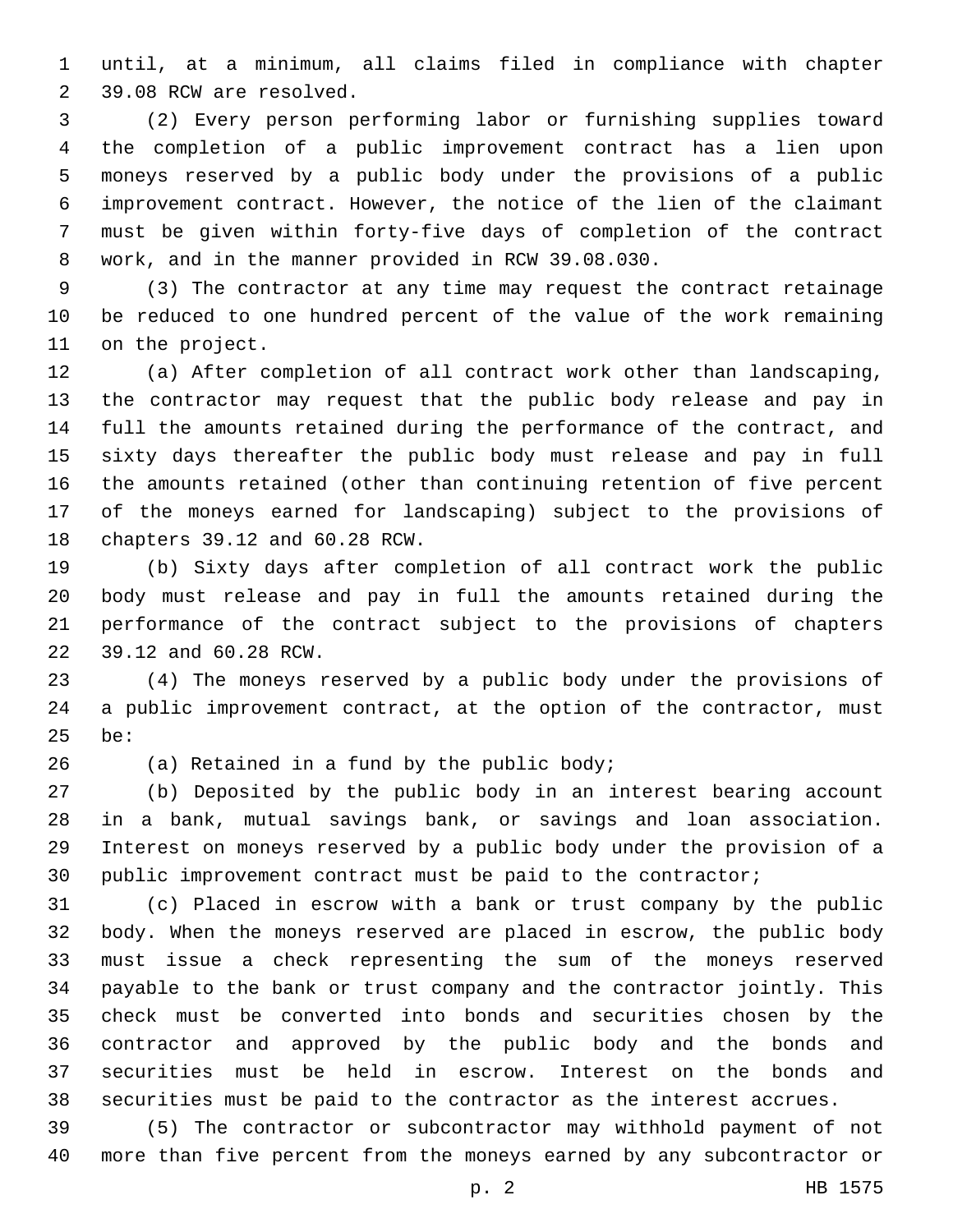sub-subcontractor or supplier contracted with by the contractor to provide labor, materials, or equipment to the public project. Whenever the contractor or subcontractor reserves funds earned by a subcontractor or sub-subcontractor or supplier, the contractor or subcontractor must pay interest to the subcontractor or sub- subcontractor or supplier at a rate equal to that received by the 7 contractor or subcontractor from reserved funds.

 (6) A contractor may submit a bond for all or any portion of the contract retainage in a form acceptable to the public body and from ((a bonding company meeting standards established by the public 11 body)) an authorized surety insurer with a financial strength rating 12 from A.M. Best Co. of "A-" or higher. The public body must ((accept a 13 bond meeting these requirements unless the public body can demonstrate good cause for refusing to accept it)) comply with the 15 provisions of RCW 48.28.010. This bond and any proceeds therefrom are subject to all claims and liens and in the same manner and priority as set forth for retained percentages in this chapter. The public body must release the bonded portion of the retained funds to the contractor within thirty days of accepting the bond from the contractor. Whenever a public body accepts a bond in lieu of retained funds from a contractor, the contractor must accept like bonds from any subcontractors or suppliers from which the contractor has retained funds. The contractor must then release the funds retained from the subcontractor or supplier to the subcontractor or supplier within thirty days of accepting the bond from the subcontractor or 26 supplier.

 (7) If the public body administering a contract, after a substantial portion of the work has been completed, finds that an unreasonable delay will occur in the completion of the remaining portion of the contract for any reason not the result of a breach thereof, it may, if the contractor agrees, delete from the contract the remaining work and accept as final the improvement at the stage of completion then attained and make payment in proportion to the amount of the work accomplished and in this case any amounts retained and accumulated under this section must be held for a period of sixty days following the completion. In the event that the work is terminated before final completion as provided in this section, the public body may thereafter enter into a new contract with the same contractor to perform the remaining work or improvement for an amount equal to or less than the cost of the remaining work as was provided

p. 3 HB 1575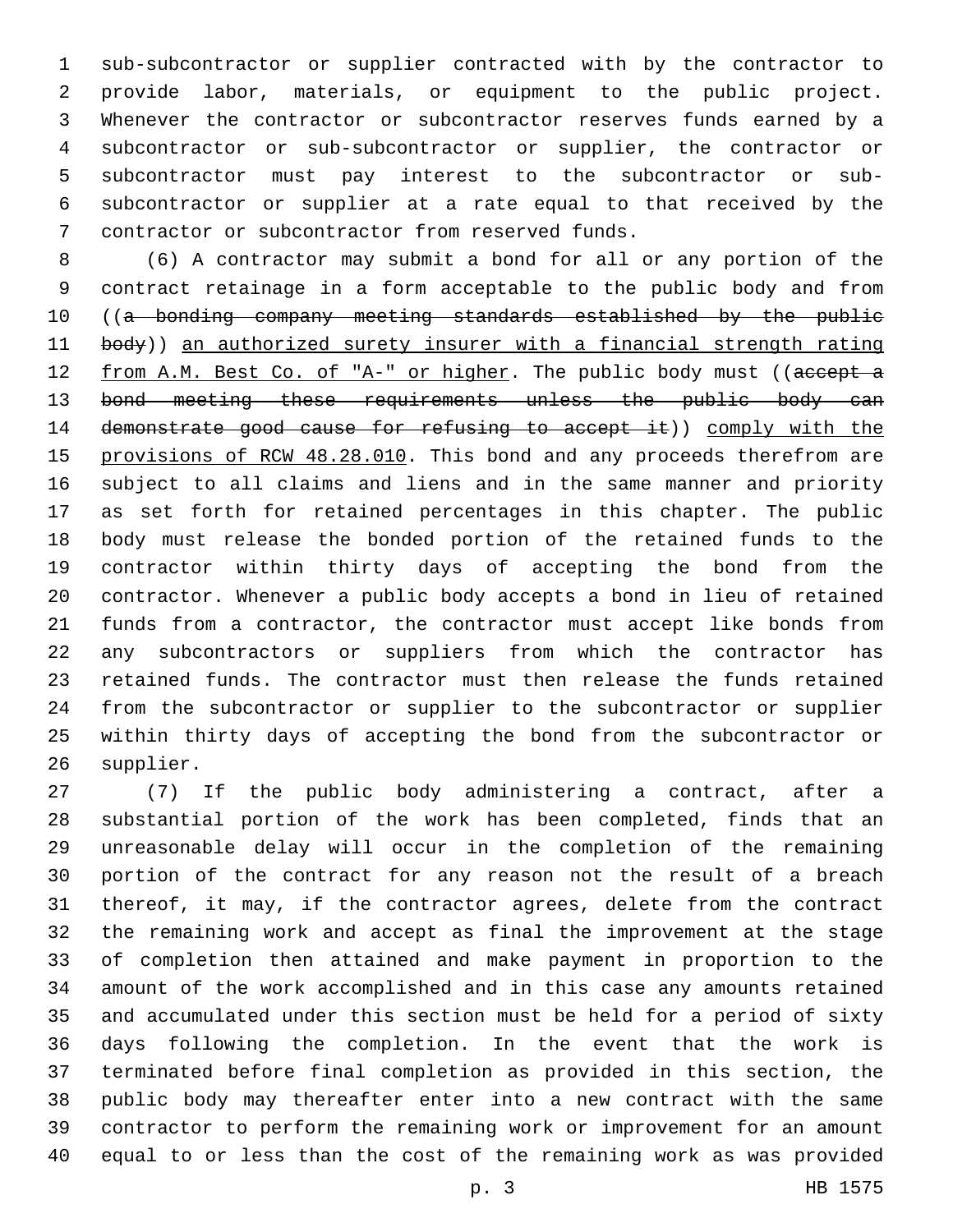for in the original contract without advertisement or bid. The provisions of this chapter are exclusive and supersede all provisions 3 and regulations in conflict herewith.

 (8) Whenever the department of transportation has contracted for the construction of two or more ferry vessels, sixty days after completion of all contract work on each ferry vessel, the department must release and pay in full the amounts retained in connection with the construction of the vessel subject to the provisions of RCW 60.28.021 and chapter 39.12 RCW. However, the department of transportation may at its discretion condition the release of funds retained in connection with the completed ferry upon the contractor delivering a good and sufficient bond with two or more sureties, or with a surety company, in the amount of the retained funds to be released to the contractor, conditioned that no taxes may be certified or claims filed for work on the ferry after a period of sixty days following completion of the ferry; and if taxes are certified or claims filed, recovery may be had on the bond by the department of revenue, the employment security department, the department of labor and industries, and the material suppliers and 20 laborers filing claims.

 (9) Except as provided in subsection (1) of this section, reservation by a public body for any purpose from the moneys earned by a contractor by fulfilling its responsibilities under public 24 improvement contracts is prohibited.

 (10) Contracts on projects funded in whole or in part by farmers home administration and subject to farmers home administration regulations are not subject to subsections (1) through (9) of this 28 section.

 (11) This subsection applies only to a public body that has contracted for the construction of a facility using the general contractor/construction manager procedure, as defined under RCW 39.10.210. If the work performed by a subcontractor on the project has been completed within the first half of the time provided in the general contractor/construction manager contract for completing the work, the public body may accept the completion of the subcontract. The public body must give public notice of this acceptance. After a forty-five day period for giving notice of liens, and compliance with the retainage release procedures in RCW 60.28.021, the public body may release that portion of the retained funds associated with the